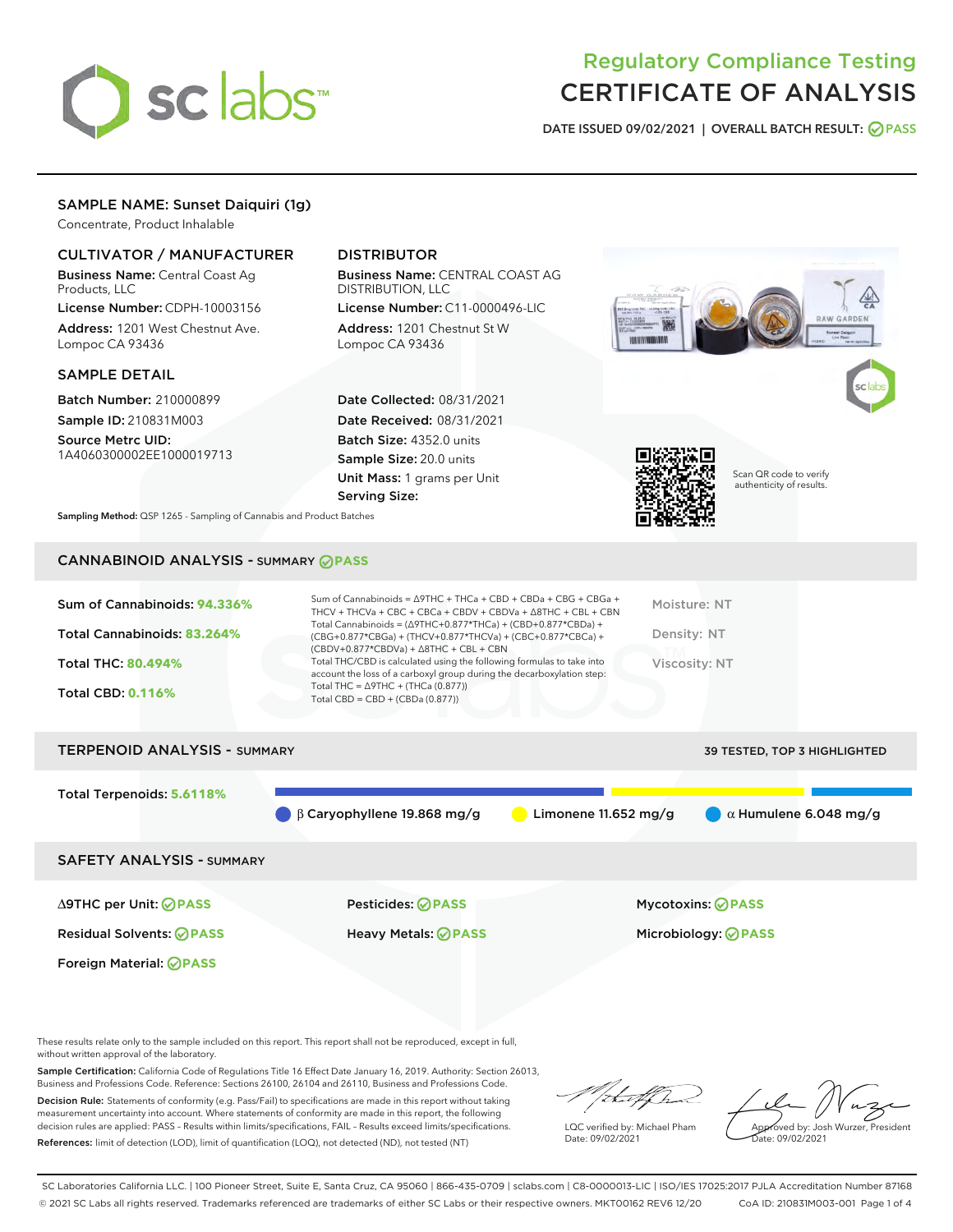



SUNSET DAIQUIRI (1G) | DATE ISSUED 09/02/2021 | OVERALL BATCH RESULT: **○** PASS

#### CANNABINOID TEST RESULTS - 09/02/2021 2 PASS

Tested by high-performance liquid chromatography with diode-array detection (HPLC-DAD). **Method:** QSP 1157 - Analysis of Cannabinoids by HPLC-DAD

#### TOTAL CANNABINOIDS: **83.264%**

Total Cannabinoids (Total THC) + (Total CBD) + (Total CBG) + (Total THCV) + (Total CBC) + (Total CBDV) + ∆8THC + CBL + CBN

TOTAL THC: **80.494%** Total THC (∆9THC+0.877\*THCa)

TOTAL CBD: **0.116%**

Total CBD (CBD+0.877\*CBDa)

TOTAL CBG: 1.26% Total CBG (CBG+0.877\*CBGa)

TOTAL THCV: 0.342% Total THCV (THCV+0.877\*THCVa)

TOTAL CBC: 1.052% Total CBC (CBC+0.877\*CBCa)

TOTAL CBDV: ND Total CBDV (CBDV+0.877\*CBDVa)

| <b>COMPOUND</b>  | LOD/LOQ<br>(mg/g)          | <b>MEASUREMENT</b><br><b>UNCERTAINTY</b><br>(mg/g) | <b>RESULT</b><br>(mg/g) | <b>RESULT</b><br>(%) |
|------------------|----------------------------|----------------------------------------------------|-------------------------|----------------------|
| <b>THCa</b>      | 0.05/0.14                  | ±22.400                                            | 871.58                  | 87.158               |
| <b>A9THC</b>     | 0.06 / 0.26                | ±1.395                                             | 40.56                   | 4.056                |
| <b>CBGa</b>      | 0.1 / 0.2                  | ±0.66                                              | 12.7                    | 1.27                 |
| <b>CBCa</b>      | 0.07/0.28                  | ±0.509                                             | 10.40                   | 1.040                |
| <b>THCVa</b>     | 0.07/0.20                  | ±0.186                                             | 3.90                    | 0.390                |
| <b>CBG</b>       | 0.06/0.19                  | ±0.059                                             | 1.50                    | 0.150                |
| <b>CBC</b>       | 0.2 / 0.5                  | ±0.04                                              | 1.4                     | 0.14                 |
| <b>CBDa</b>      | 0.02/0.19                  | ±0.039                                             | 1.32                    | 0.132                |
| $\triangle$ 8THC | 0.1/0.4                    | N/A                                                | <b>ND</b>               | <b>ND</b>            |
| <b>THCV</b>      | 0.1/0.2                    | N/A                                                | <b>ND</b>               | <b>ND</b>            |
| <b>CBD</b>       | 0.07/0.29                  | N/A                                                | <b>ND</b>               | <b>ND</b>            |
| <b>CBDV</b>      | 0.04 / 0.15                | N/A                                                | <b>ND</b>               | <b>ND</b>            |
| <b>CBDVa</b>     | 0.03/0.53                  | N/A                                                | <b>ND</b>               | <b>ND</b>            |
| <b>CBL</b>       | 0.06 / 0.24                | N/A                                                | <b>ND</b>               | <b>ND</b>            |
| <b>CBN</b>       | 0.1/0.3                    | N/A                                                | <b>ND</b>               | <b>ND</b>            |
|                  | <b>SUM OF CANNABINOIDS</b> |                                                    | 943.36 mg/g             | 94.336%              |

#### **UNIT MASS: 1 grams per Unit**

| ∆9THC per Unit                        | 1120 per-package limit     | 40.56 mg/unit<br><b>PASS</b> |
|---------------------------------------|----------------------------|------------------------------|
| <b>Total THC per Unit</b>             |                            | 804.94 mg/unit               |
| <b>CBD per Unit</b>                   |                            | <b>ND</b>                    |
| <b>Total CBD per Unit</b>             |                            | $1.16$ mg/unit               |
| Sum of Cannabinoids<br>per Unit       |                            | 943.36 mg/unit               |
| <b>Total Cannabinoids</b><br>per Unit |                            | 832.64 mg/unit               |
| <b>MOISTURE TEST RESULT</b>           | <b>DENSITY TEST RESULT</b> | <b>VISCOSITY TEST RESULT</b> |

Not Tested

Not Tested

Not Tested

#### TERPENOID TEST RESULTS - 09/02/2021

Terpene analysis utilizing gas chromatography-flame ionization detection (GC-FID). **Method:** QSP 1192 - Analysis of Terpenoids by GC-FID

| <b>COMPOUND</b>          | LOD/LOQ<br>(mg/g) | <b>MEASUREMENT</b><br><b>UNCERTAINTY</b><br>(mg/g) | <b>RESULT</b><br>(mg/g)                         | <b>RESULT</b><br>$(\%)$ |
|--------------------------|-------------------|----------------------------------------------------|-------------------------------------------------|-------------------------|
| $\beta$ Caryophyllene    | 0.004 / 0.012     | ±0.7073                                            | 19.868                                          | 1.9868                  |
| Limonene                 | 0.005 / 0.016     | ±0.1666                                            | 11.652                                          | 1.1652                  |
| $\alpha$ Humulene        | 0.009 / 0.029     | ±0.1941                                            | 6.048                                           | 0.6048                  |
| Myrcene                  | 0.008 / 0.025     | ±0.0534                                            | 4.139                                           | 0.4139                  |
| $\alpha$ Bisabolol       | 0.008 / 0.026     | ±0.1361                                            | 2.549                                           | 0.2549                  |
| Linalool                 | 0.009 / 0.032     | ±0.0854                                            | 2.247                                           | 0.2247                  |
| <b>Terpineol</b>         | 0.016 / 0.055     | ±0.0962                                            | 1.566                                           | 0.1566                  |
| $\beta$ Pinene           | 0.004 / 0.014     | ±0.0154                                            | 1.338                                           | 0.1338                  |
| Fenchol                  | 0.010 / 0.034     | ±0.0480                                            | 1.240                                           | 0.1240                  |
| Nerolidol                | 0.009 / 0.028     | ±0.0631                                            | 1.003                                           | 0.1003                  |
| $\alpha$ Pinene          | 0.005 / 0.017     | ±0.0084                                            | 0.976                                           | 0.0976                  |
| Ocimene                  | 0.011 / 0.038     | ±0.0235                                            | 0.733                                           | 0.0733                  |
| $trans-\beta$ -Farnesene | 0.008 / 0.025     | ±0.0206                                            | 0.580                                           | 0.0580                  |
| Caryophyllene<br>Oxide   | 0.010 / 0.033     | ±0.0262                                            | 0.569                                           | 0.0569                  |
| Terpinolene              | 0.008 / 0.026     | ±0.0107                                            | 0.520                                           | 0.0520                  |
| Borneol                  | 0.005 / 0.016     | ±0.0134                                            | 0.319                                           | 0.0319                  |
| Fenchone                 | 0.009 / 0.028     | ±0.0052                                            | 0.179                                           | 0.0179                  |
| Camphene                 | 0.005 / 0.015     | ±0.0020                                            | 0.171                                           | 0.0171                  |
| Valencene                | 0.009 / 0.030     | ±0.0088                                            | 0.128                                           | 0.0128                  |
| Guaiol                   | 0.009 / 0.030     | ±0.0057                                            | 0.121                                           | 0.0121                  |
| Citronellol              | 0.003 / 0.010     | ±0.0024                                            | 0.049                                           | 0.0049                  |
| Sabinene Hydrate         | 0.006 / 0.022     | ±0.0015                                            | 0.040                                           | 0.0040                  |
| Geraniol                 | 0.002 / 0.007     | ±0.0012                                            | 0.027                                           | 0.0027                  |
| $\gamma$ Terpinene       | 0.006 / 0.018     | ±0.0003                                            | 0.020                                           | 0.0020                  |
| Nerol                    | 0.003 / 0.011     | ±0.0008                                            | 0.019                                           | 0.0019                  |
| $\alpha$ Terpinene       | 0.005 / 0.017     | ±0.0003                                            | 0.017                                           | 0.0017                  |
| Sabinene                 | 0.004/0.014       | N/A                                                | <loq< th=""><th><loq< th=""></loq<></th></loq<> | <loq< th=""></loq<>     |
| $\alpha$ Phellandrene    | 0.006 / 0.020     | N/A                                                | <loq< th=""><th><loq< th=""></loq<></th></loq<> | <loq< th=""></loq<>     |
| 3 Carene                 | 0.005 / 0.018     | N/A                                                | <b>ND</b>                                       | <b>ND</b>               |
| p-Cymene                 | 0.005 / 0.016     | N/A                                                | <b>ND</b>                                       | <b>ND</b>               |
| Eucalyptol               | 0.006 / 0.018     | N/A                                                | ND                                              | ND                      |
| (-)-Isopulegol           | 0.005 / 0.016     | N/A                                                | ND                                              | ND                      |
| Camphor                  | 0.006 / 0.019     | N/A                                                | ND                                              | ND                      |
| Isoborneol               | 0.004 / 0.012     | N/A                                                | ND                                              | ND                      |
| Menthol                  | 0.008 / 0.025     | N/A                                                | ND                                              | ND                      |
| R-(+)-Pulegone           | 0.003 / 0.011     | N/A                                                | ND                                              | ND                      |
| <b>Geranyl Acetate</b>   | 0.004 / 0.014     | N/A                                                | ND                                              | ND                      |
| $\alpha$ Cedrene         | 0.005 / 0.016     | N/A                                                | ND                                              | ND                      |
| Cedrol                   | 0.008 / 0.027     | N/A                                                | ND                                              | <b>ND</b>               |
| <b>TOTAL TERPENOIDS</b>  |                   |                                                    | 56.118 mg/g                                     | 5.6118%                 |

SC Laboratories California LLC. | 100 Pioneer Street, Suite E, Santa Cruz, CA 95060 | 866-435-0709 | sclabs.com | C8-0000013-LIC | ISO/IES 17025:2017 PJLA Accreditation Number 87168 © 2021 SC Labs all rights reserved. Trademarks referenced are trademarks of either SC Labs or their respective owners. MKT00162 REV6 12/20 CoA ID: 210831M003-001 Page 2 of 4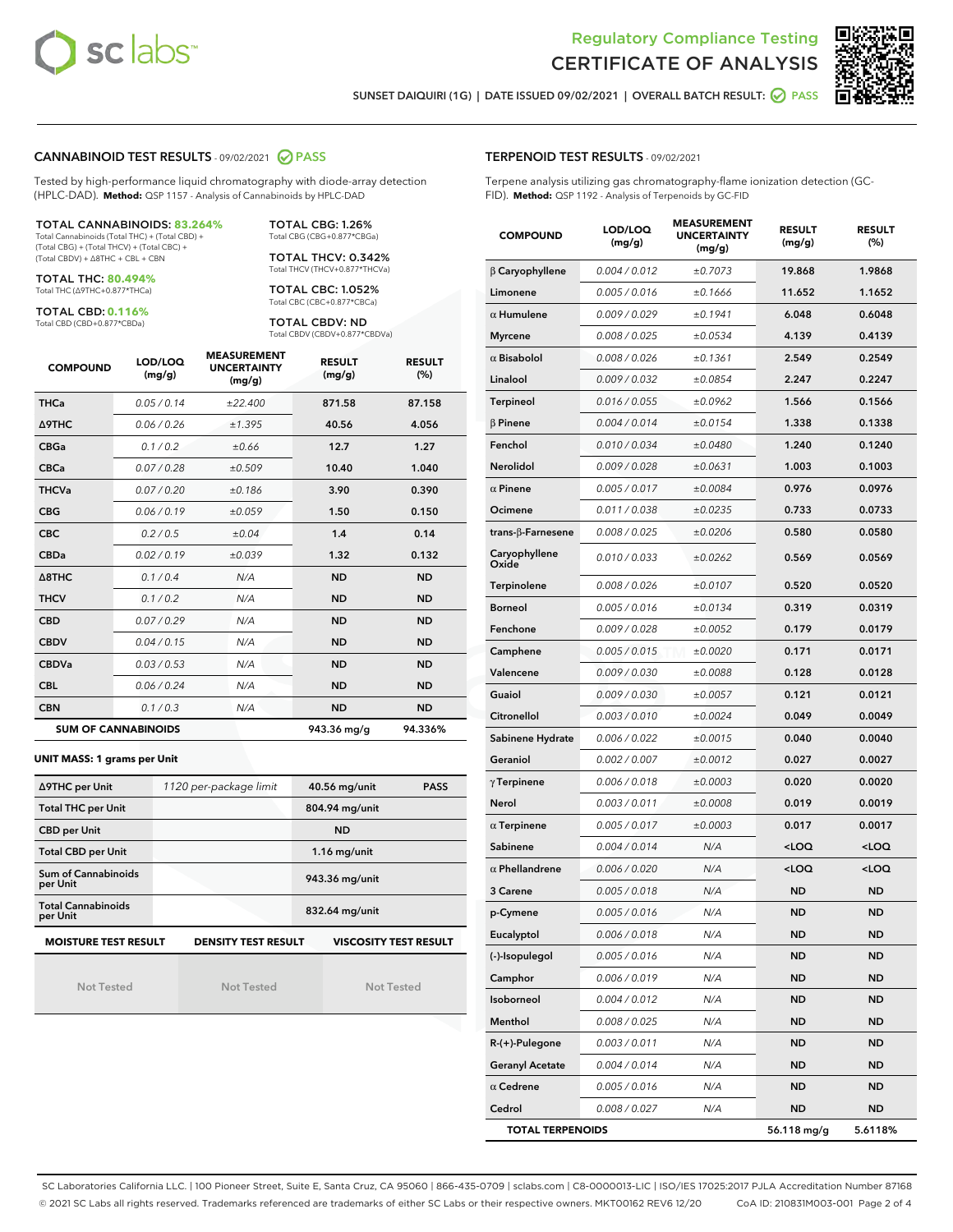



SUNSET DAIQUIRI (1G) | DATE ISSUED 09/02/2021 | OVERALL BATCH RESULT: @ PASS

## CATEGORY 1 PESTICIDE TEST RESULTS - 09/02/2021 2 PASS

Pesticide and plant growth regulator analysis utilizing high-performance liquid chromatography-mass spectrometry (HPLC-MS) or gas chromatography-mass spectrometry (GC-MS). \*GC-MS utilized where indicated. **Method:** QSP 1212 - Analysis of Pesticides and Mycotoxins by LC-MS or QSP 1213 - Analysis of Pesticides by GC-MS

| <b>Aldicarb</b><br>0.03 / 0.08<br><b>ND</b><br>$\ge$ LOD<br>N/A<br><b>PASS</b><br>Carbofuran<br>0.02/0.05<br>$\ge$ LOD<br>N/A<br><b>ND</b><br><b>PASS</b><br>Chlordane*<br>0.03 / 0.08<br><b>ND</b><br>$>$ LOD<br>N/A<br><b>PASS</b><br>0.03/0.10<br><b>ND</b><br><b>PASS</b><br>Chlorfenapyr*<br>$\ge$ LOD<br>N/A<br>0.02 / 0.06<br>N/A<br><b>ND</b><br><b>PASS</b><br>Chlorpyrifos<br>$\ge$ LOD<br>0.02 / 0.07<br>N/A<br><b>ND</b><br><b>PASS</b><br>Coumaphos<br>$>$ LOD<br><b>Daminozide</b><br>0.02 / 0.07<br>$\ge$ LOD<br>N/A<br><b>ND</b><br><b>PASS</b><br><b>DDVP</b><br>0.03/0.09<br>$\ge$ LOD<br>N/A<br><b>ND</b><br><b>PASS</b><br>(Dichlorvos)<br>Dimethoate<br><b>ND</b><br><b>PASS</b><br>0.03 / 0.08<br>$>$ LOD<br>N/A<br>Ethoprop(hos)<br>0.03/0.10<br>$\ge$ LOD<br>N/A<br><b>ND</b><br><b>PASS</b><br>0.02/0.06<br>$\ge$ LOD<br>N/A<br><b>ND</b><br><b>PASS</b><br>Etofenprox<br>Fenoxycarb<br>0.03/0.08<br>$>$ LOD<br>N/A<br><b>ND</b><br><b>PASS</b><br>0.03/0.08<br><b>ND</b><br><b>PASS</b><br>Fipronil<br>$\ge$ LOD<br>N/A<br>Imazalil<br>0.02 / 0.06<br>$>$ LOD<br>N/A<br><b>ND</b><br><b>PASS</b><br>0.02 / 0.07<br>Methiocarb<br>N/A<br><b>ND</b><br>$>$ LOD<br><b>PASS</b><br>Methyl<br>0.03/0.10<br>$\ge$ LOD<br>N/A<br><b>ND</b><br><b>PASS</b><br>parathion<br>0.03/0.09<br>$\ge$ LOD<br>N/A<br><b>ND</b><br><b>PASS</b><br><b>Mevinphos</b><br>Paclobutrazol<br>0.02 / 0.05<br>$\ge$ LOD<br>N/A<br><b>ND</b><br><b>PASS</b><br>0.03/0.09<br>N/A<br>$\ge$ LOD<br><b>ND</b><br><b>PASS</b><br>Propoxur<br>0.03/0.08<br><b>ND</b><br><b>PASS</b><br>Spiroxamine<br>$\ge$ LOD<br>N/A<br><b>PASS</b><br>Thiacloprid<br>0.03/0.10<br>$\ge$ LOD<br>N/A<br><b>ND</b> | <b>COMPOUND</b> | LOD/LOQ<br>$(\mu g/g)$ | <b>ACTION</b><br>LIMIT<br>$(\mu g/g)$ | <b>MEASUREMENT</b><br><b>UNCERTAINTY</b><br>$(\mu g/g)$ | <b>RESULT</b><br>$(\mu g/g)$ | <b>RESULT</b> |
|---------------------------------------------------------------------------------------------------------------------------------------------------------------------------------------------------------------------------------------------------------------------------------------------------------------------------------------------------------------------------------------------------------------------------------------------------------------------------------------------------------------------------------------------------------------------------------------------------------------------------------------------------------------------------------------------------------------------------------------------------------------------------------------------------------------------------------------------------------------------------------------------------------------------------------------------------------------------------------------------------------------------------------------------------------------------------------------------------------------------------------------------------------------------------------------------------------------------------------------------------------------------------------------------------------------------------------------------------------------------------------------------------------------------------------------------------------------------------------------------------------------------------------------------------------------------------------------------------------------------------------------------------------------------------------------------|-----------------|------------------------|---------------------------------------|---------------------------------------------------------|------------------------------|---------------|
|                                                                                                                                                                                                                                                                                                                                                                                                                                                                                                                                                                                                                                                                                                                                                                                                                                                                                                                                                                                                                                                                                                                                                                                                                                                                                                                                                                                                                                                                                                                                                                                                                                                                                             |                 |                        |                                       |                                                         |                              |               |
|                                                                                                                                                                                                                                                                                                                                                                                                                                                                                                                                                                                                                                                                                                                                                                                                                                                                                                                                                                                                                                                                                                                                                                                                                                                                                                                                                                                                                                                                                                                                                                                                                                                                                             |                 |                        |                                       |                                                         |                              |               |
|                                                                                                                                                                                                                                                                                                                                                                                                                                                                                                                                                                                                                                                                                                                                                                                                                                                                                                                                                                                                                                                                                                                                                                                                                                                                                                                                                                                                                                                                                                                                                                                                                                                                                             |                 |                        |                                       |                                                         |                              |               |
|                                                                                                                                                                                                                                                                                                                                                                                                                                                                                                                                                                                                                                                                                                                                                                                                                                                                                                                                                                                                                                                                                                                                                                                                                                                                                                                                                                                                                                                                                                                                                                                                                                                                                             |                 |                        |                                       |                                                         |                              |               |
|                                                                                                                                                                                                                                                                                                                                                                                                                                                                                                                                                                                                                                                                                                                                                                                                                                                                                                                                                                                                                                                                                                                                                                                                                                                                                                                                                                                                                                                                                                                                                                                                                                                                                             |                 |                        |                                       |                                                         |                              |               |
|                                                                                                                                                                                                                                                                                                                                                                                                                                                                                                                                                                                                                                                                                                                                                                                                                                                                                                                                                                                                                                                                                                                                                                                                                                                                                                                                                                                                                                                                                                                                                                                                                                                                                             |                 |                        |                                       |                                                         |                              |               |
|                                                                                                                                                                                                                                                                                                                                                                                                                                                                                                                                                                                                                                                                                                                                                                                                                                                                                                                                                                                                                                                                                                                                                                                                                                                                                                                                                                                                                                                                                                                                                                                                                                                                                             |                 |                        |                                       |                                                         |                              |               |
|                                                                                                                                                                                                                                                                                                                                                                                                                                                                                                                                                                                                                                                                                                                                                                                                                                                                                                                                                                                                                                                                                                                                                                                                                                                                                                                                                                                                                                                                                                                                                                                                                                                                                             |                 |                        |                                       |                                                         |                              |               |
|                                                                                                                                                                                                                                                                                                                                                                                                                                                                                                                                                                                                                                                                                                                                                                                                                                                                                                                                                                                                                                                                                                                                                                                                                                                                                                                                                                                                                                                                                                                                                                                                                                                                                             |                 |                        |                                       |                                                         |                              |               |
|                                                                                                                                                                                                                                                                                                                                                                                                                                                                                                                                                                                                                                                                                                                                                                                                                                                                                                                                                                                                                                                                                                                                                                                                                                                                                                                                                                                                                                                                                                                                                                                                                                                                                             |                 |                        |                                       |                                                         |                              |               |
|                                                                                                                                                                                                                                                                                                                                                                                                                                                                                                                                                                                                                                                                                                                                                                                                                                                                                                                                                                                                                                                                                                                                                                                                                                                                                                                                                                                                                                                                                                                                                                                                                                                                                             |                 |                        |                                       |                                                         |                              |               |
|                                                                                                                                                                                                                                                                                                                                                                                                                                                                                                                                                                                                                                                                                                                                                                                                                                                                                                                                                                                                                                                                                                                                                                                                                                                                                                                                                                                                                                                                                                                                                                                                                                                                                             |                 |                        |                                       |                                                         |                              |               |
|                                                                                                                                                                                                                                                                                                                                                                                                                                                                                                                                                                                                                                                                                                                                                                                                                                                                                                                                                                                                                                                                                                                                                                                                                                                                                                                                                                                                                                                                                                                                                                                                                                                                                             |                 |                        |                                       |                                                         |                              |               |
|                                                                                                                                                                                                                                                                                                                                                                                                                                                                                                                                                                                                                                                                                                                                                                                                                                                                                                                                                                                                                                                                                                                                                                                                                                                                                                                                                                                                                                                                                                                                                                                                                                                                                             |                 |                        |                                       |                                                         |                              |               |
|                                                                                                                                                                                                                                                                                                                                                                                                                                                                                                                                                                                                                                                                                                                                                                                                                                                                                                                                                                                                                                                                                                                                                                                                                                                                                                                                                                                                                                                                                                                                                                                                                                                                                             |                 |                        |                                       |                                                         |                              |               |
|                                                                                                                                                                                                                                                                                                                                                                                                                                                                                                                                                                                                                                                                                                                                                                                                                                                                                                                                                                                                                                                                                                                                                                                                                                                                                                                                                                                                                                                                                                                                                                                                                                                                                             |                 |                        |                                       |                                                         |                              |               |
|                                                                                                                                                                                                                                                                                                                                                                                                                                                                                                                                                                                                                                                                                                                                                                                                                                                                                                                                                                                                                                                                                                                                                                                                                                                                                                                                                                                                                                                                                                                                                                                                                                                                                             |                 |                        |                                       |                                                         |                              |               |
|                                                                                                                                                                                                                                                                                                                                                                                                                                                                                                                                                                                                                                                                                                                                                                                                                                                                                                                                                                                                                                                                                                                                                                                                                                                                                                                                                                                                                                                                                                                                                                                                                                                                                             |                 |                        |                                       |                                                         |                              |               |
|                                                                                                                                                                                                                                                                                                                                                                                                                                                                                                                                                                                                                                                                                                                                                                                                                                                                                                                                                                                                                                                                                                                                                                                                                                                                                                                                                                                                                                                                                                                                                                                                                                                                                             |                 |                        |                                       |                                                         |                              |               |
|                                                                                                                                                                                                                                                                                                                                                                                                                                                                                                                                                                                                                                                                                                                                                                                                                                                                                                                                                                                                                                                                                                                                                                                                                                                                                                                                                                                                                                                                                                                                                                                                                                                                                             |                 |                        |                                       |                                                         |                              |               |
|                                                                                                                                                                                                                                                                                                                                                                                                                                                                                                                                                                                                                                                                                                                                                                                                                                                                                                                                                                                                                                                                                                                                                                                                                                                                                                                                                                                                                                                                                                                                                                                                                                                                                             |                 |                        |                                       |                                                         |                              |               |

#### CATEGORY 2 PESTICIDE TEST RESULTS - 09/02/2021 @ PASS

| <b>COMPOUND</b>          | LOD/LOO<br>$(\mu g/g)$ | <b>ACTION</b><br>LIMIT<br>$(\mu g/g)$ | <b>MEASUREMENT</b><br><b>UNCERTAINTY</b><br>$(\mu g/g)$ | <b>RESULT</b><br>$(\mu g/g)$ | <b>RESULT</b> |
|--------------------------|------------------------|---------------------------------------|---------------------------------------------------------|------------------------------|---------------|
| Abamectin                | 0.03/0.10              | 0.1                                   | N/A                                                     | <b>ND</b>                    | <b>PASS</b>   |
| Acephate                 | 0.02/0.07              | 0.1                                   | N/A                                                     | <b>ND</b>                    | <b>PASS</b>   |
| Acequinocyl              | 0.02/0.07              | 0.1                                   | N/A                                                     | <b>ND</b>                    | <b>PASS</b>   |
| Acetamiprid              | 0.02/0.05              | 0.1                                   | N/A                                                     | <b>ND</b>                    | <b>PASS</b>   |
| Azoxystrobin             | 0.02/0.07              | 0.1                                   | N/A                                                     | <b>ND</b>                    | <b>PASS</b>   |
| <b>Bifenazate</b>        | 0.01 / 0.04            | 0.1                                   | N/A                                                     | <b>ND</b>                    | <b>PASS</b>   |
| <b>Bifenthrin</b>        | 0.02 / 0.05            | 3                                     | N/A                                                     | <b>ND</b>                    | <b>PASS</b>   |
| <b>Boscalid</b>          | 0.03/0.09              | 0.1                                   | N/A                                                     | <b>ND</b>                    | <b>PASS</b>   |
| Captan                   | 0.19/0.57              | 0.7                                   | N/A                                                     | <b>ND</b>                    | <b>PASS</b>   |
| Carbaryl                 | 0.02/0.06              | 0.5                                   | N/A                                                     | <b>ND</b>                    | <b>PASS</b>   |
| Chlorantranilip-<br>role | 0.04/0.12              | 10                                    | N/A                                                     | <b>ND</b>                    | <b>PASS</b>   |
| Clofentezine             | 0.03/0.09              | 0.1                                   | N/A                                                     | <b>ND</b>                    | <b>PASS</b>   |

| <b>COMPOUND</b>               | LOD/LOQ<br>(µg/g) | <b>ACTION</b><br>LIMIT<br>(µg/g) | <b>MEASUREMENT</b><br><b>UNCERTAINTY</b><br>(µg/g) | <b>RESULT</b><br>(µg/g) | <b>RESULT</b> |
|-------------------------------|-------------------|----------------------------------|----------------------------------------------------|-------------------------|---------------|
| Cyfluthrin                    | 0.12 / 0.38       | $\overline{c}$                   | N/A                                                | <b>ND</b>               | <b>PASS</b>   |
| Cypermethrin                  | 0.11/0.32         | 1                                | N/A                                                | <b>ND</b>               | <b>PASS</b>   |
| <b>Diazinon</b>               | 0.02 / 0.05       | 0.1                              | N/A                                                | <b>ND</b>               | <b>PASS</b>   |
| Dimethomorph                  | 0.03 / 0.09       | 2                                | N/A                                                | <b>ND</b>               | <b>PASS</b>   |
| Etoxazole                     | 0.02 / 0.06       | 0.1                              | N/A                                                | <b>ND</b>               | <b>PASS</b>   |
| Fenhexamid                    | 0.03 / 0.09       | 0.1                              | N/A                                                | <b>ND</b>               | <b>PASS</b>   |
| Fenpyroximate                 | 0.02 / 0.06       | 0.1                              | N/A                                                | <b>ND</b>               | <b>PASS</b>   |
| Flonicamid                    | 0.03 / 0.10       | 0.1                              | N/A                                                | <b>ND</b>               | <b>PASS</b>   |
| Fludioxonil                   | 0.03/0.10         | 0.1                              | N/A                                                | <b>ND</b>               | <b>PASS</b>   |
| Hexythiazox                   | 0.02 / 0.07       | 0.1                              | N/A                                                | <b>ND</b>               | <b>PASS</b>   |
| Imidacloprid                  | 0.04 / 0.11       | 5                                | N/A                                                | <b>ND</b>               | <b>PASS</b>   |
| Kresoxim-methyl               | 0.02 / 0.07       | 0.1                              | N/A                                                | <b>ND</b>               | <b>PASS</b>   |
| <b>Malathion</b>              | 0.03 / 0.09       | 0.5                              | N/A                                                | <b>ND</b>               | <b>PASS</b>   |
| Metalaxyl                     | 0.02 / 0.07       | $\overline{c}$                   | N/A                                                | <b>ND</b>               | <b>PASS</b>   |
| Methomyl                      | 0.03 / 0.10       | 1                                | N/A                                                | <b>ND</b>               | <b>PASS</b>   |
| Myclobutanil                  | 0.03/0.09         | 0.1                              | N/A                                                | <b>ND</b>               | <b>PASS</b>   |
| Naled                         | 0.02 / 0.07       | 0.1                              | N/A                                                | <b>ND</b>               | <b>PASS</b>   |
| Oxamyl                        | 0.04 / 0.11       | 0.5                              | N/A                                                | <b>ND</b>               | <b>PASS</b>   |
| Pentachloronitro-<br>benzene* | 0.03/0.09         | 0.1                              | N/A                                                | <b>ND</b>               | <b>PASS</b>   |
| Permethrin                    | 0.04 / 0.12       | 0.5                              | N/A                                                | <b>ND</b>               | <b>PASS</b>   |
| Phosmet                       | 0.03 / 0.10       | 0.1                              | N/A                                                | <b>ND</b>               | <b>PASS</b>   |
| Piperonylbu-<br>toxide        | 0.02 / 0.07       | 3                                | N/A                                                | <b>ND</b>               | <b>PASS</b>   |
| Prallethrin                   | 0.03 / 0.08       | 0.1                              | N/A                                                | <b>ND</b>               | <b>PASS</b>   |
| Propiconazole                 | 0.02 / 0.07       | 0.1                              | N/A                                                | <b>ND</b>               | <b>PASS</b>   |
| Pyrethrins                    | 0.04 / 0.12       | 0.5                              | N/A                                                | <b>ND</b>               | <b>PASS</b>   |
| Pyridaben                     | 0.02 / 0.07       | 0.1                              | N/A                                                | <b>ND</b>               | <b>PASS</b>   |
| Spinetoram                    | 0.02 / 0.07       | 0.1                              | N/A                                                | <b>ND</b>               | <b>PASS</b>   |
| Spinosad                      | 0.02 / 0.07       | 0.1                              | N/A                                                | <b>ND</b>               | <b>PASS</b>   |
| Spiromesifen                  | 0.02 / 0.05       | 0.1                              | N/A                                                | <b>ND</b>               | <b>PASS</b>   |
| Spirotetramat                 | 0.02 / 0.06       | 0.1                              | N/A                                                | <b>ND</b>               | <b>PASS</b>   |
| Tebuconazole                  | 0.02 / 0.07       | 0.1                              | N/A                                                | <b>ND</b>               | <b>PASS</b>   |
| Thiamethoxam                  | 0.03 / 0.10       | 5                                | N/A                                                | <b>ND</b>               | <b>PASS</b>   |
| Trifloxystrobin               | 0.03 / 0.08       | 0.1                              | N/A                                                | <b>ND</b>               | <b>PASS</b>   |

SC Laboratories California LLC. | 100 Pioneer Street, Suite E, Santa Cruz, CA 95060 | 866-435-0709 | sclabs.com | C8-0000013-LIC | ISO/IES 17025:2017 PJLA Accreditation Number 87168 © 2021 SC Labs all rights reserved. Trademarks referenced are trademarks of either SC Labs or their respective owners. MKT00162 REV6 12/20 CoA ID: 210831M003-001 Page 3 of 4